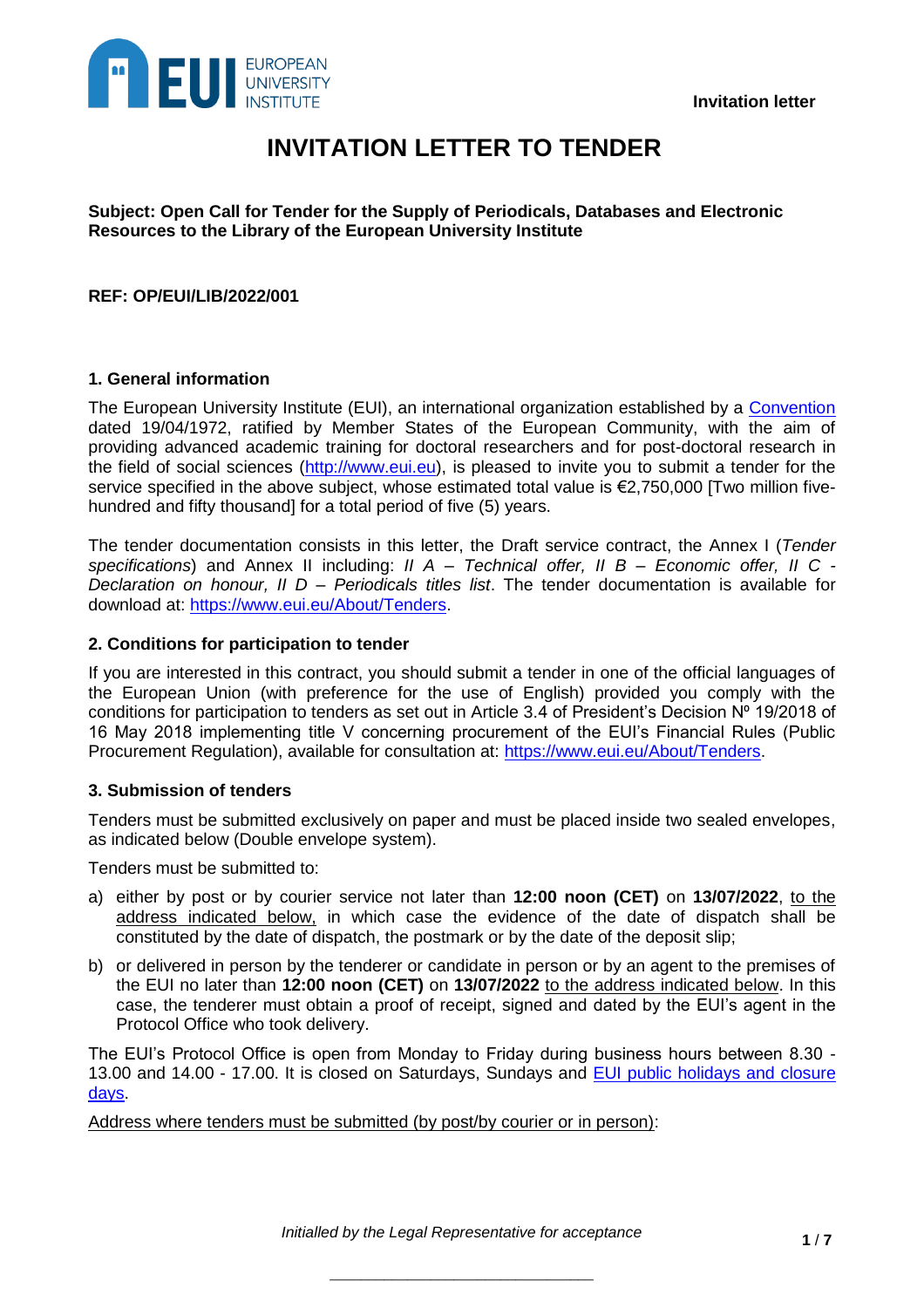

**Open Call for Tender for the Supply of Periodicals, Databases and Electronic Resources to the Library of the European University Institute Ref: OP/EUI/LIB/2022/001** EUROPEAN UNIVERSITY INSTITUTE Protocol Office Via dei Roccettini, n. 9 50014 San Domenico di Fiesole (FI) Italy

The inner envelope must bear, in addition to the name of the Administrative or Academic Unit to which it is addressed, as indicated in the invitation to tender, the words 'Call for tender — Not to be opened by the internal mail service'. If self-adhesive envelopes are used, they must be sealed with adhesive tape and the sender must sign across that tape.

The outer envelope must be sealed with adhesive tape and signed across the tape. The outside of the envelope must give the following information:

- the code referring to this procurement procedure: **OP/EUI/LIB/2022/001;**
- the name of the Administrative or Academic Unit to which it is addressed to: **Library**;
- the caption 'Call for tender Not to be opened by the internal mail service';
- the name of the tenderer or candidate.

Boxes may be used instead of envelopes if the size or weight of the tender so requires.

The content of the inner envelope must be subdivided into 3 (three) envelopes, according to the following instructions:

**Envelope no. 1**: sealed with adhesive tape and signed across the tape, bearing on the outside the name of the tenderer and the words "**Envelope no. 1 – Administrative Documents**"; this envelope shall contain n. 1 original and n. 1 digital copy (e.g. CD, DVD, pendrive, etc.) of the following documents:

- **a. Declaration on Honour on exclusion criteria and selection criteria**, signed by the tenderer's legal representative, using **Annex II C;**
- **b.** Copies of the **invitation letter to tender, tender specifications and draft contract**, without any additions, amendments or changes. Each of these documents must be initialled on each page and signed on the last page by the legal representative of the tenderer; in addition, the tenderer's stamp must be borne on the last page;
- **c. In case of a joint tender by a pre-existing Temporary Group of Companies (TGC):** a special collective mandate with representation given by the principals, resulting from authentic private agreement documentation, or certified copies thereof. Proxy must be given to the legally representative agent as well as the company in a statement issued by the economic operator concerning the elements of the service to be carried out by the individual economic operators, including the mandated economic operator;

**In case of a joint tender by a not yet established TGC:** the commitment, if awarded the contract, to confer the special collective mandate with representation by one party (to be explicitly specified) as qualified agent, who will sign the contract in the name and on behalf of the principals, including an indication of the elements of the service to be carried out by individual economic operators, including the mandated economic operator (or designated as such).

Participation by economic operators competing singling and also as part of a TGC is not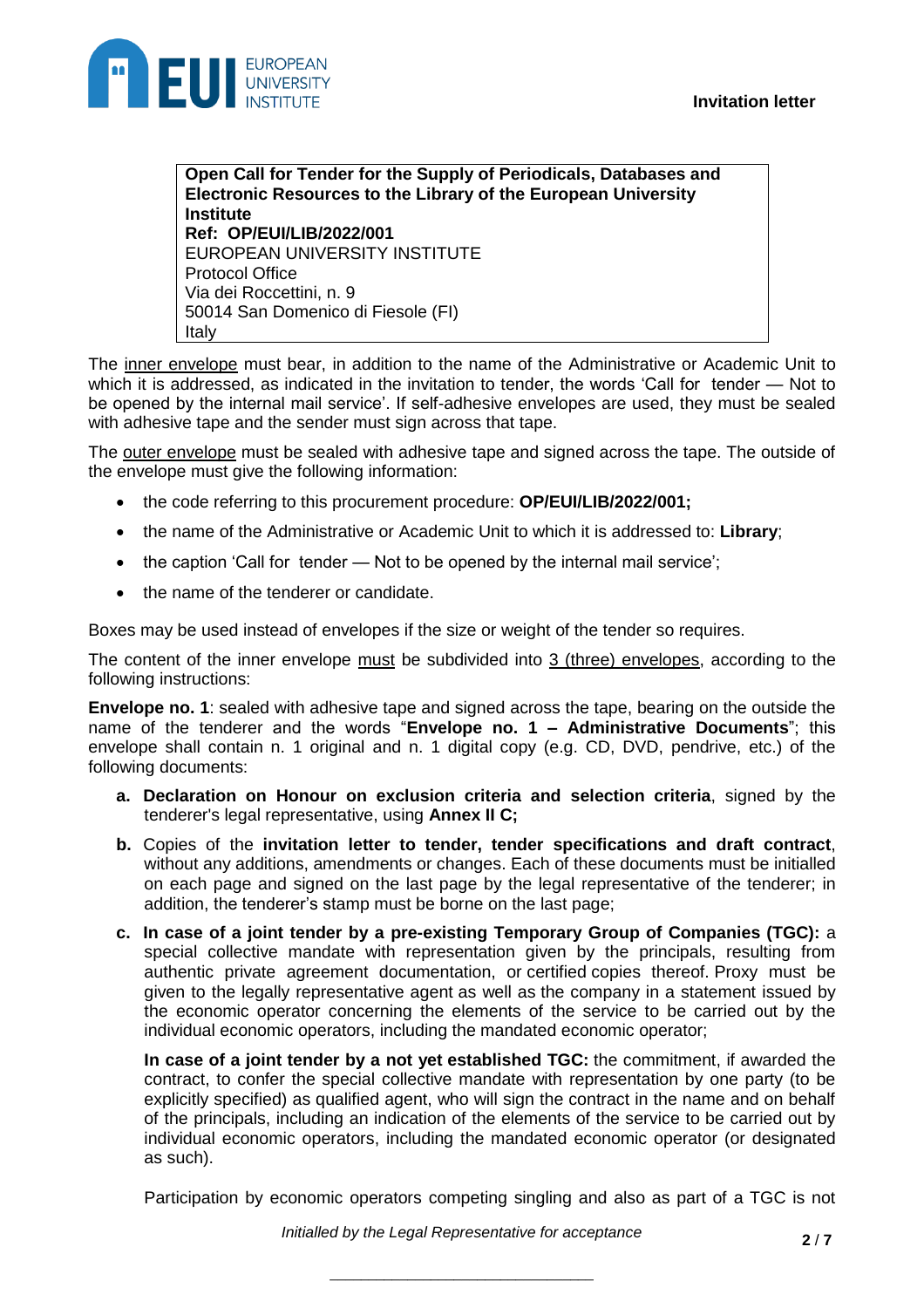

permitted, **under penalty of exclusion** from the tender for both the economic operator and the TGC concerned.

It is further not allowed the participation of businesses, including as TGC, in situations of control (either as a parent or subsidiary) pursuant the regulation in force, with other economic operators participating in the tender individually and as members of TGC, **under penalty of exclusion** from tender for both the parent company and their subsidiaries, as well as the TGC which may participate.

**d.** Other certifications, memberships, insurance, qualifications, etc. following the directions provided by the Article on Selection criteria included in Annex I – Tender specifications **and by part II – Selection criteria of the Declaration on Honour on exclusion criteria and selection criteria**.

**Envelope no. 2**: sealed with adhesive tape and signed across the tape, bearing on the outside the name of the tenderer and the words "**Envelope no. 2 – Technical Offer**"; this envelope shall contain n. 1 original and n. 1 digital copy (e.g. CD, DVD, pendrive, etc.) including the detailed description of the service offered to be drafted in compliance with **Annex II A,** on pain of exclusion.

Each and every element of the Technical offer submitted shall be deemed an integral part of the contract, and the successful tenderer shall be obliged to comply with it.

The tenderer must declare which information in the documentation is an industrial and/or commercial secret, and must therefore be considered strictly confidential.

**Envelope no. 3**: sealed with adhesive tape and signed across the tape, bearing on the outside the name of the tenderer and the words "**Envelope no. 3 – Economic Offer**"; this envelope shall contain n. 1 original and n. 1 digital copy (e.g. CD, DVD, pendrive, etc.) of the Economic offer, to be drafted in compliance with **Annex II B**, on pain of exclusion.

All tender documents shall be signed by the tenderer's legal representative.

A photocopy of a valid identity document of the legal representative signing the tender documents shall be included in the tender (please use Envelope n.1).

In case the legal representative cannot sign the tender documents, please submit a valid proxy clearly stating that the signatory has been duly delegated to sign the tender documents on behalf of the legal representative and a photocopy of a valid identity document of the signatory (please use Envelope n.1).

## **4. Signature and legibility of tender documents All tenders must be:**

- signed by an authorised legal representative of the tenderer;
- perfectly legible so that there can be no doubt as to words/terms and figures included;
- include the costing sheet or other model documents as indicated in the tender documents;
- drawn up using the model reply forms included the tender documents to which it is possible to add additional annexes.

Tenders must ensure that their submitted tenders contain all the information and documents required by the EUI at the time of submission as set out in the tender documents.

All tenderers are required to notify the EUI that they have submitted a tender by writing to the email address: LibraryTender@EUI.eu. The EUI shall acknowledge receipt of this message.

Once the tender has been received by the EUI, all the documents become property of the EUI and shall be treated with the strictest confidentiality.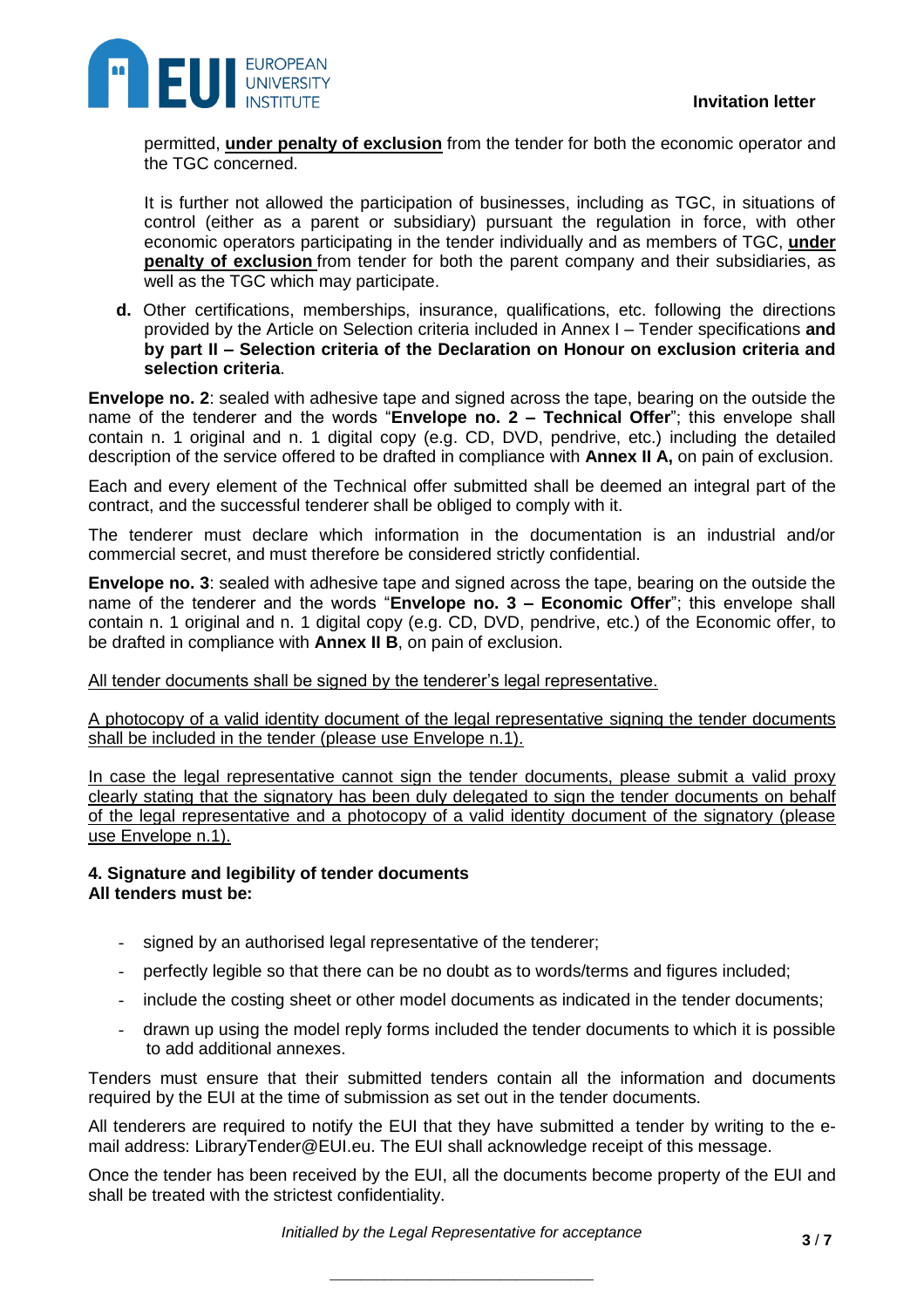

#### **5. Joint venture or consortium**

If a tenderer is a joint venture or consortium of two or more persons, the tender must be a single one with the object of securing a single contract, each person must sign the tender and will be jointly and severally liable for the tender and any contract. Those persons must designate one of their members to act as leader with authority to bind the joint venture or consortium. The composition of the joint venture or consortium must not be altered without the prior written consent of the EUI in its capacity as contracting authority.

The tender may be signed by the representative of the joint venture or consortium only if it has been expressly so authorised in writing by the members of the joint venture or consortium, and the authorising contract, notarial act or deed must be submitted to the EUI. All signatures to the authorising instrument must be certified in accordance with the national laws and regulations of each party comprising the joint venture or consortium together with the powers of attorney establishing, in writing, that the signatories to the tender are empowered to enter into commitments on behalf of the members of the joint venture or consortium.

## **6. Period of validity of submitted tenders**

The period of validity of the tender, during which tenderers may not modify the terms of their tenders in any respect, is 6 (six) months from the deadline for the submission of tenders indicated in point 3 (three) of the present invitation letter.

#### **7. Legal effects of the invitation to tender and submission of a request to tender**

This invitation to tender is in no way binding on the EUI. The EUI's contractual obligation commences only when the contract with the successful tenderer is signed by both parties.

Up to the point of signature, the EUI may either abandon the procurement or cancel the award procedure, without the candidates or tenderers being entitled to claim any compensation. This decision will be substantiated, and the candidates or tenderers notified.

Submission of a tender implies acceptance of all the terms and conditions set out in this invitation letter to tender, in the tender specifications and in the draft contract and, where appropriate, waiver of the tenderer's own general or specific terms and conditions. Submission of a tender is binding on the tenderer to whom the contract is awarded for the duration of the contract.

Submission of a tender implies acceptance of all the dispositions set up High Council Decision n. 6/2015 4 December 2015 laying down the EUI Financial Rules and in President's Decision n. 19/2018 16 May 2018 implementing Title V concerning Procurement of the EUI Financial Rules (Public Procurement Regulation), that are available for consultation at the following link: [https://www.eui.eu/About/Tenders.](https://www.eui.eu/About/Tenders)

## **8. Costs**

All costs incurred during the preparation and submissions of tenders are to be borne by the tenderers and will not be reimbursed.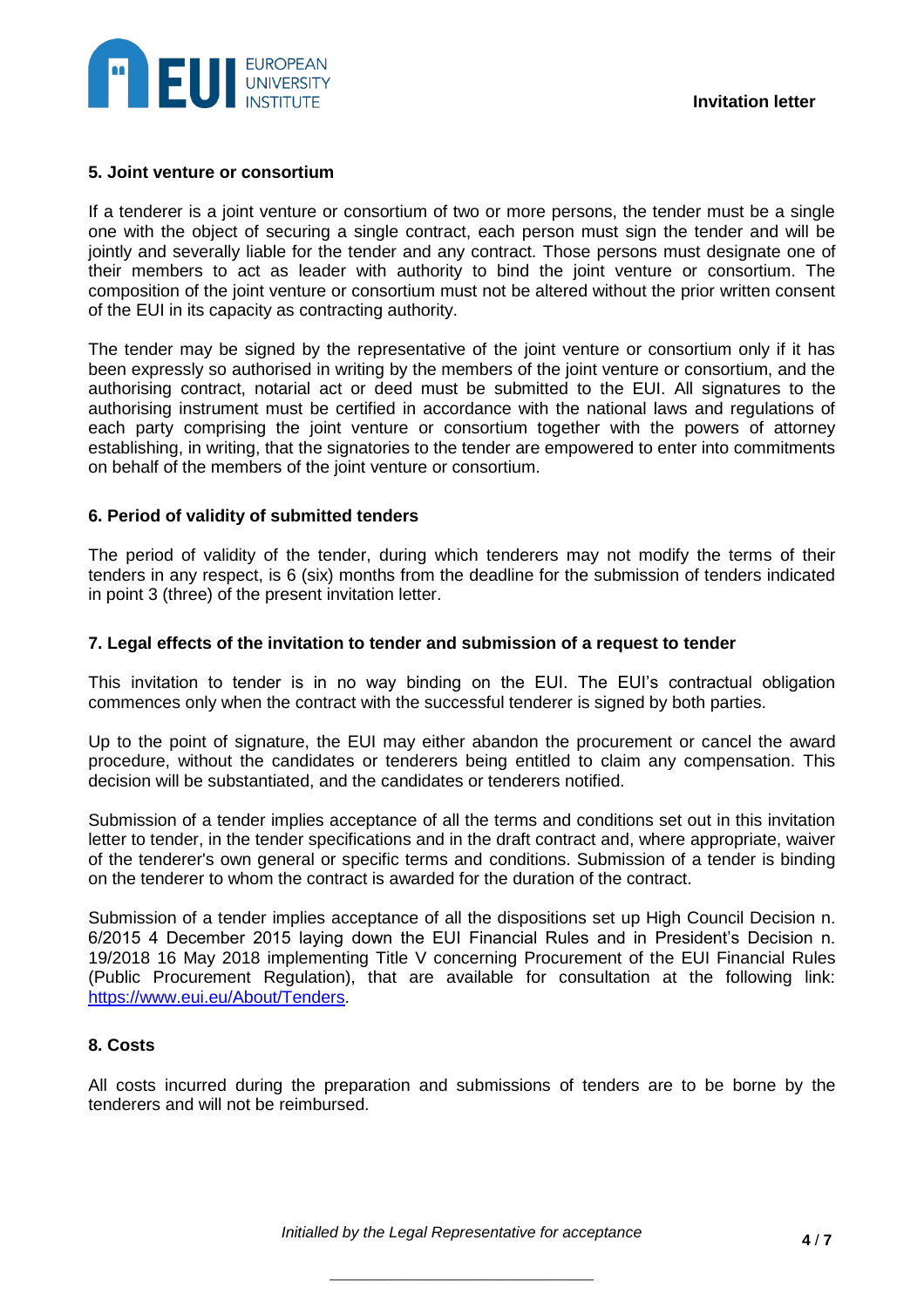

## **9. Contacts**

Contacts between the EUI and tenderers are prohibited throughout the procedure save in exceptional circumstances and under the following conditions only:

- Before the deadline for submission of tenders, as indicated in point 3:
	- o At the initiative/request of tenderers, the EUI may provide additional information solely for the purpose of clarifying the nature of the tender documentation. Such information shall be communicated simultaneously to all interested tenderers.

Any requests for additional information must be made in writing only to LibraryTender@EUI.eu, no later than 5 (five) working days before the deadline for submission of tenders.

The EUI is not bound to reply to requests for additional information received less than 5 (five) working days before the final date for submission of tenders.

- $\circ$  The EUI, may, on its own initiative, contact the tenderers, if it discovers an error, inaccuracy, omission or any other type of clerical error in the text of the tender documentation, and it will inform all interested tenderers simultaneously in a manner identical with that applicable in respect of the original invitation letter to tender.
- $\circ$  Any additional information including that referred to above will be posted on [https://www.eui.eu/About/Tenders.](https://www.eui.eu/About/Tenders)

The website will be updated regularly, and it is tenderer's responsibility to check for updates and modifications during the tendering period.

- After the opening of tenders:
	- $\circ$  If, after the tenders have been opened, some clarification is required in connection with a tender, or if obvious clerical errors in the tender must be corrected, the EUI may contact the tenderer(s), provided that any clarification that may originate from such contact shall not lead to any substantial alteration of the financial and technical terms of the submitted tender.

## **10. Alteration or withdrawal of tenders**

Tenderers may alter or withdraw their tenders by written notification prior to the deadline for submission of tenders. No tender may be altered after the deadline for submission of tenders. Withdrawals must be unconditional and will end all participation in the tender procedure.

#### **11. Ownership of tenders**

Once the EUI has opened the tender, the document shall become the property of the EUI and shall be treated confidentially.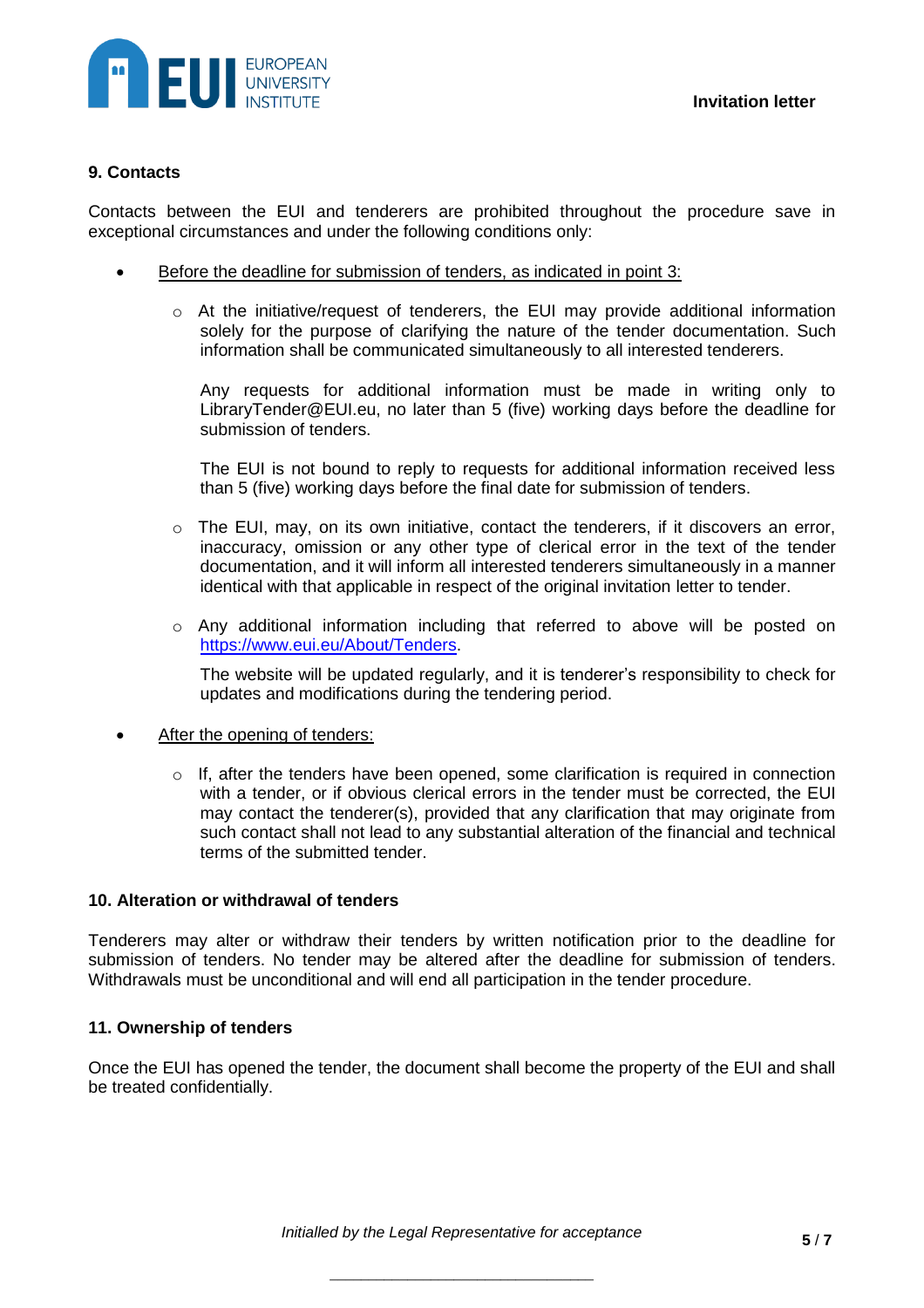

## **12. Award notice and information to tenderers**

You will be informed of the outcome of this procurement procedure by e-mail with delivery receipts and by publication of the name of the successful tenderer on EUI's website: [https://www.eui.eu/About/Tenders.](https://www.eui.eu/About/Tenders)

It is your responsibility to provide a valid e-mail address together with your contact details in your tender and to check both the mailbox and the EUI's website regularly.

# **13. Data Protection Policy**

If processing your reply to the invitation letter to tender involves the recording and processing of personal data (such as your name, address and CV), such data will be processed pursuant to the [EUI's Data Protection Policy](http://www.eui.eu/Documents/AboutEUI/Organization/PresidentDecisionOnPrivacy.pdf) pursuant to the EUI rules on Data Protection available at: [https://www.eui.eu/About/DataProtection\)](https://www.eui.eu/About/DataProtection).

Unless indicated otherwise, your replies to the questions and any personal data requested required to evaluate your tender in accordance with the specifications of the invitation letter to tender and will be processed solely for that purpose by the Director of the Unit in charge of the present procurement procedure, acting as Data Controller.

#### **14. Dispute settlement**

Any dispute relating to a procurement procedure under the present rules shall be submitted in good faith by either party to mediation under the International Mediation Rules of the Milan Chamber of Arbitration. The request for mediation shall be submitted in writing to the Secretariat of the Milan Chamber of Arbitration at the latest within 13 (thirteen) days from the notification of the results of the adjudication pursuant to Article 44 of the EUI's Public Procurement Regulation (outlined in EUI President's Decision No. 19/2018 of 16 May 2018).

If for any reason the dispute remains unsettled 60 (sixty) days after the request for mediation, it shall be subject to arbitration under the Rules of the Milan Chamber of Arbitration to be commenced within the following 30 (thirty) days. The seat of the arbitration shall be Milan and the language of the arbitration shall be English. The award shall be final and binding for both parties.

The arbitral tribunal shall apply the EUI's relevant regulatory acts, including the EUI's regulation on Public Procurement and the EUI's Financial Rules, complemented, where necessary, by the law of Italy.

#### **15. Applicability of the Protocol on the Privileges of the European University Institute**

The tenderer shall take cognizance of the fact that the EUI was founded with the [Convention](https://www.eui.eu/Documents/AboutEUI/Convention/Consolidated-Convention-following-UK-exit.pdf) of 19/04/1972 – as subsequently modified – which was ratified by the Member States of the European Community with a Protocol on the privileges and immunities. The EUI shall benefit from the privileges and immunities of an international organization and therefore, to realize its objectives, is not subject to the jurisdiction of the Italian State.